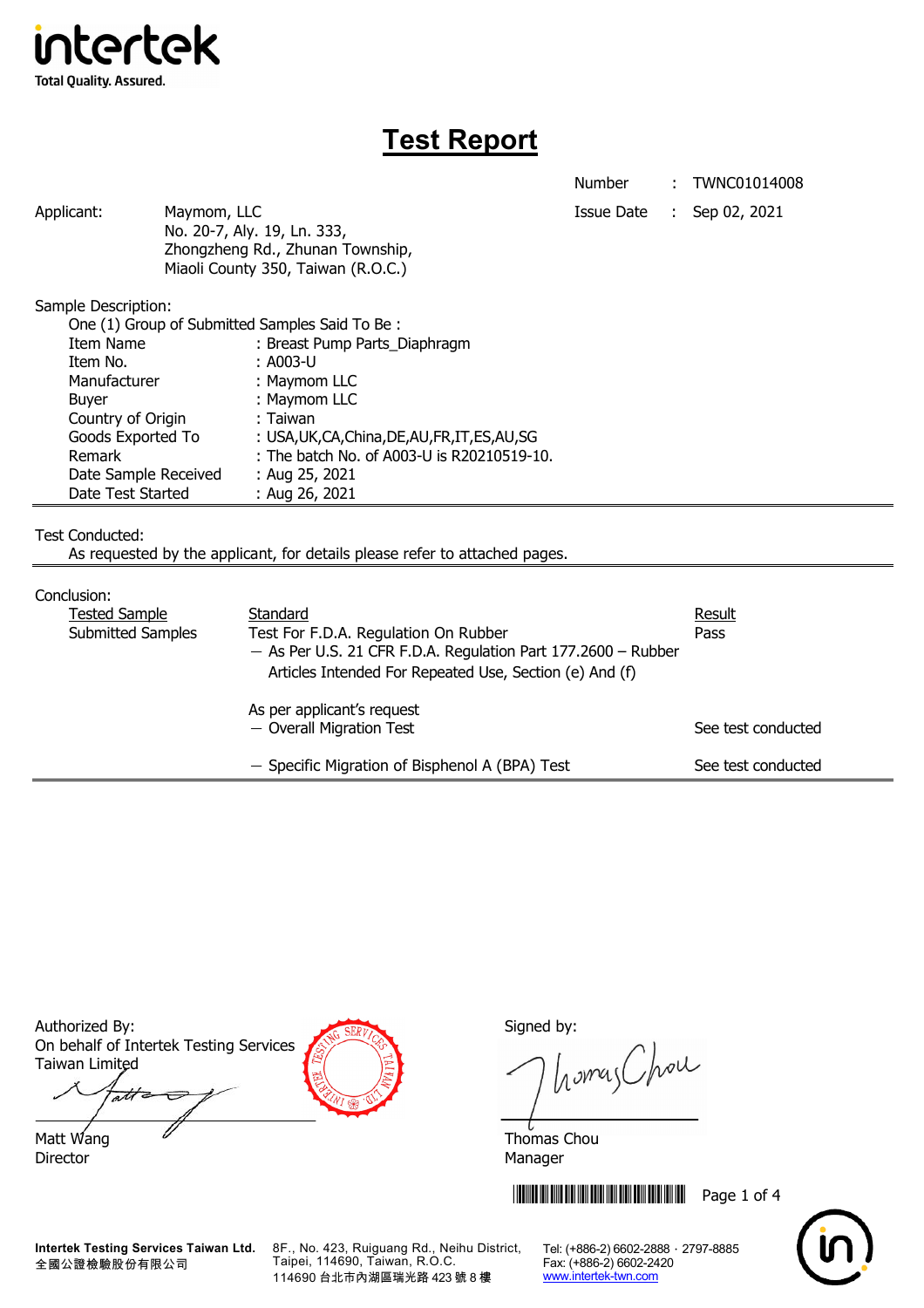

Number : TWNC01014008

Test Conducted :

## **1. Test For F.D.A. Regulation On Rubber**

With reference to the U.S. 21 CFR Food and Drug Administration part 177.2600 - rubber articles intended for repeated use, section (e) and (f).

Test Sample : Semitransparent plastic part

| Test Item                                                 | Result $(mq/in2)$ | Limit (mg/in <sup>2</sup> ) |
|-----------------------------------------------------------|-------------------|-----------------------------|
| Water Extractable Content<br>$-$ First 7 Hours Extraction | 0.2               | 20                          |
| $-$ Succeeding 2 Hours Extraction                         | < 0.1             |                             |
| l N-Hexane Extractable Content.                           |                   |                             |
| First 7 Hours Extraction                                  | 3.5               | 175                         |
| $-$ Succeeding 2 Hours Extraction                         | 0.4               |                             |

Remarks :  $\lt$  = Less than

#### **2. Overall Migration Test**

With reference to Commission Regulation (EU) No. 10/2011 and its Amendments, the migration test was conducted once.

I. Test Condition: 40 ℃ for 2 hours

II. Test Result: Food Simulant: 50%(w/v) ethanol Tested Sample Result (mg/dm<sup>2</sup>) Semitransparent plastic part ND

Remarks: ND = Not detected Detection limit =  $1$  mg/dm<sup>2</sup> Solvents & test condition were selected based on applicant's request.

\*THJ1014008\* Page 2 of 4



8F., No. 423, Ruiguang Rd., Neihu District, Taipei, 114690, Taiwan, R.O.C. 114690 台北市內湖區瑞光路 423 號 8 樓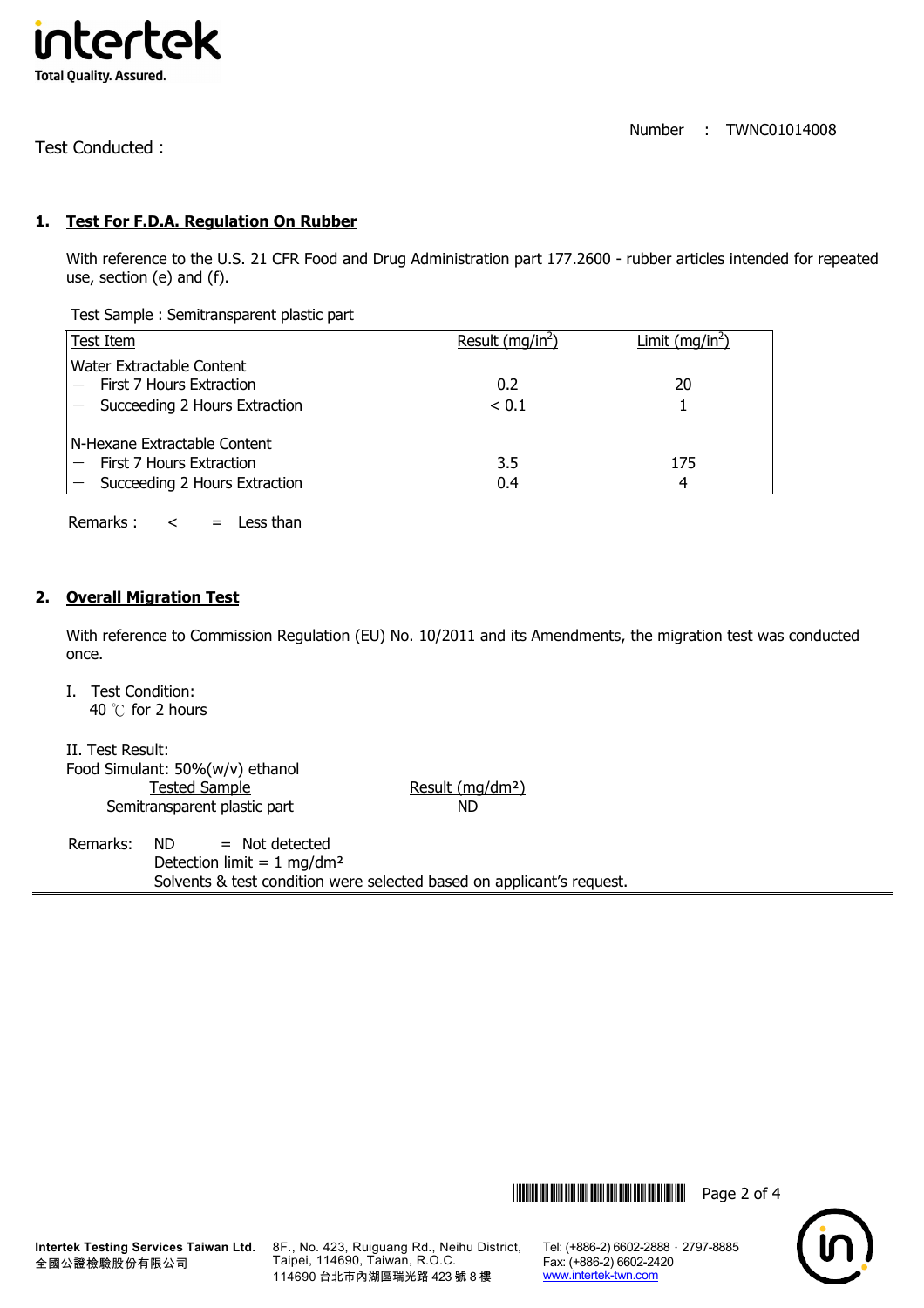

Test Conducted :

Number : TWNC01014008

## **3. Specific Migration of Bisphenol A (BPA) Test**

With reference to European Commission regulation (EU) No. 10/2011 and its amendments, the migration test was conducted once.

I. Test Condition: 40℃ for 2 hours

II. Test Result Food Simulant: 50%(w/v) ethanol

> Tested Sample Result (mg/kg food) Semitransparent plastic part ND

Remarks: ND = Not detected Detection limit =  $0.05$  mg/kg food Solvents & test condition were selected based on applicant's request.

\*THJ1014008\* Page 3 of 4



8F., No. 423, Ruiguang Rd., Neihu District, Taipei, 114690, Taiwan, R.O.C. 114690 台北市內湖區瑞光路 423 號 8 樓